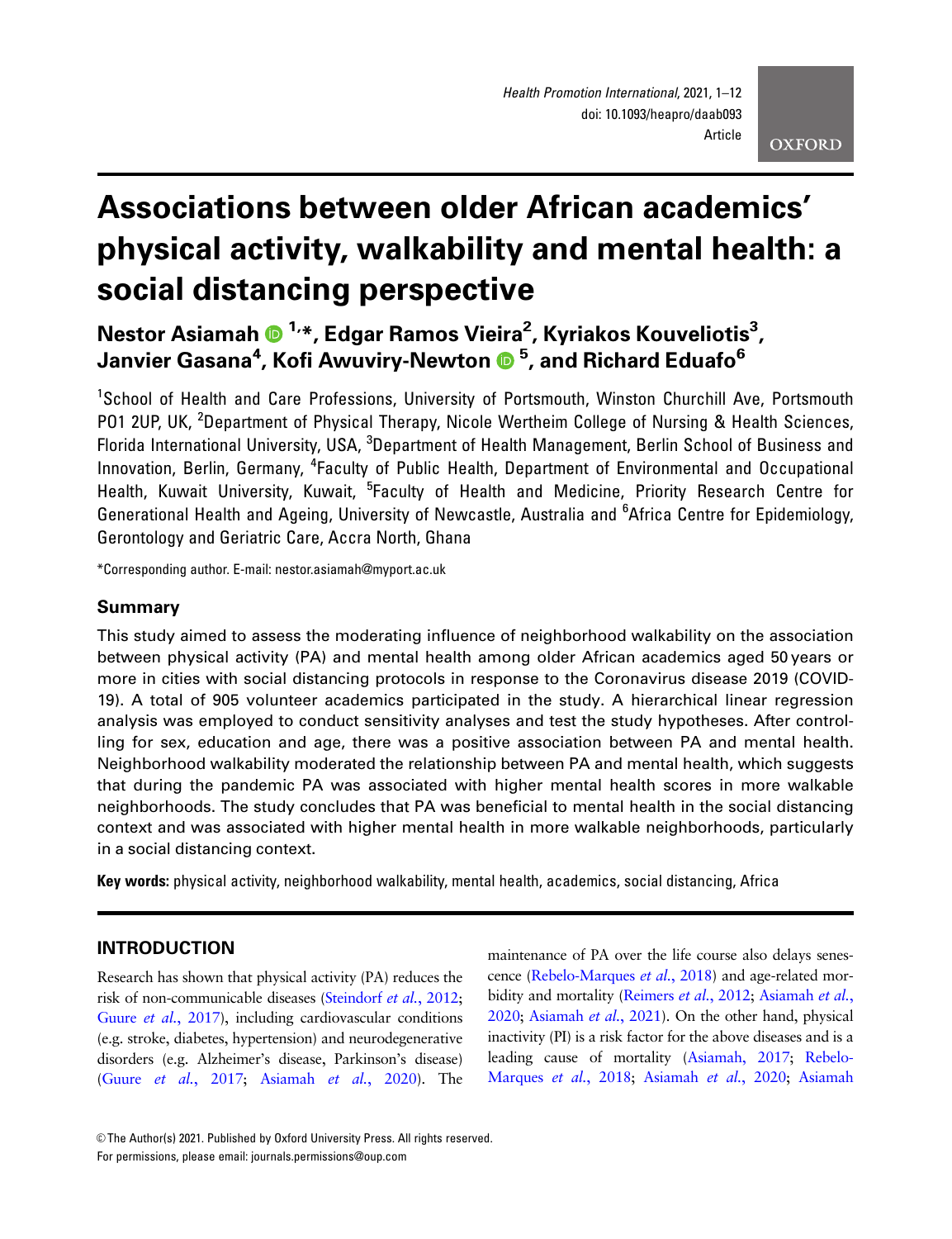et al.[, 2021](#page-9-0)). Programs aimed at increasing PA and discouraging PI are, therefore, necessary to improve health at the individual, national and global levels. The promotion of PA as a health-seeking behavior is a typical example of these programs that plays a positive role toward the realization of the 2030 Sustainable Development Goal for health [\(Dai and Menhas, 2020\)](#page-10-0). With this goal, stakeholders such as the World Health Organization expect to reduce by one-third premature mortality from noncommunicable diseases through prevention and the promotion of mental health. This goal is in line with two health promotion models, namely the Asset Model, formulated by [Morgan and Ziglio \(Morgan and Ziglio, 2007\)](#page-10-0), and the salutogenesis theory, developed by [Antonovsky](#page-9-0) [\(Antonovsky, 1979\)](#page-9-0). The Asset Model asserts that good health is maintained by utilizing protective factors or 'health assets' (e.g. walkable neighborhoods, social ties) in health-seeking behaviors (e.g. PA, exercise). This idea stems from the salutogenic view that good health can be maintained by making use of contextual resources (e.g. neighborhood services) to overcome stressors (e.g. poverty, aging) in the way of health-seeking behaviors such as PA.

Older adults are more susceptible to PI because aging is associated with factors that reduce PA [\(Gomes](#page-10-0) et al. [2017](#page-10-0); [Asiamah, 2017](#page-9-0); [Asiamah](#page-9-0) et al. 2020). These factors include physiological limitations, decline in social and financial resources and changes in life goals [\(Asiamah, 2017;](#page-9-0) [Asiamah](#page-9-0) et al., 2021). The willingness and ability to maintain PA and meet recommended levels reduce with age. PI is higher among those in occupations that encourage workaholism and involve prolonged sitting (George et al.[, 2014](#page-10-0); Hogan et al.[, 2016\)](#page-10-0). Workaholism is a compulsive professional behavior in which people work at the cost of their sleep and social functions (Hogan et al.[, 2016](#page-10-0)). Workaholics including academics [\(George](#page-10-0) et al., 2014; [Hogan](#page-10-0) et al., 2016) spend most of their time on work and, therefore, risk prolong occupational sitting. Academics have an average occupational sitting time of 8 h a day; the job tasks of university staff are largely sedentary and limit access to social and environmental resources that facilitate PA ([Hogan](#page-10-0) et al., [2016](#page-10-0); Oyeyemi et al., 2019). Academics are workaholics who constantly stick to their computers and jobs [\(Hogan](#page-10-0) et al.[, 2016](#page-10-0)), and social distancing protocols in response to COVID-19 may have worsened PI in academics. Recently, Asiamah et al. [\(Asiamah](#page-9-0) et al., 2021) found that individuals, including academics, reduced PA time to comply with national and institutional social distancing protocols. Rapanta et al. [\(Rapanta](#page-11-0) et al., 2020) observed that an increase in online teaching reduced social engagement and PA in academics. Several studies reported that sedentary behavior and PI increased in the last 12 months

as a consequence of social distancing measures and online teaching [\(Asiamah](#page-9-0) et al., 2021; [Cullen](#page-10-0) et al. 2020; [Rapanta](#page-11-0) et al., 2020). Therefore, PI is likely to increase faster in some occupations (e.g. teaching in a university) in a social distancing context.

Given COVID-19 social disruptions, many experts have alerted authorities to invest in the design of neighborhoods that support PA respecting social distancing guidelines (Dietz et al.[, 2020;](#page-10-0) [Megahed and Ghoneim,](#page-10-0) [2020](#page-10-0); [Nguyen](#page-10-0) et al., 2020; Pinheiro and Luís, 2020). This effort has been influenced by studies that evidenced that walkable built environments can play a positive role in PA and social activity ([Van Holle](#page-11-0) *et al.*, 2016; [Barnett](#page-10-0) et al., 2017; [Edwards and Dulai 2018;](#page-10-0) [Chen](#page-10-0) et al.[, 2019\)](#page-10-0). Neighborhood walkability is the degree to which a community provides resources (e.g. services, lorry parks, green spaces, road networks, destinations) that support PA [\(Barnette](#page-10-0) [et al.](#page-10-0), 2017; Chen et al., [2019](#page-10-0)). PA can be maintained in walkable neighborhoods that allow for PA respecting social distancing guidelines (Pinheiro and Luís, 2020; [Megahed and](#page-10-0) [Ghoneim, 2020\)](#page-10-0). For this reason, researchers have called for studies investigating the relationship between neighborhood walkability and PA, arguing that empirical research is needed to encourage stakeholders to implement the foregoing recommendations (Dietz et al.[, 2020](#page-10-0); [Megahed and Ghoneim, 2020;](#page-10-0) Pinheiro and Luís, [2020](#page-10-0)).

Therefore, this study examined the moderating influence of neighborhood walkability in the association between PA and mental health among older African academics. Mental health was deemed the most appropriate outcome measure for this study because recent research has shown that mental health struggles are the most likely consequence of COVID-19 social distancing efforts ([Asiamah](#page-9-0) et al., 2021; [Cullen](#page-10-0) et al., 2020). Since mental health improvement is a key part of the 2030 SDG for health ([Dai and Menhas, 2020\)](#page-10-0), focusing on mental health in this study is an opportunity to demonstrate the joint role of neighborhood design and PA in the realization of the foregoing goal. With academics being among workers most vulnerable to PI, we deemed it necessary to provide an understanding of how PA can be supported by the built environment to buffer mental health declines in a social distancing context. This crosssectional study sets the basis for potential prospective designs investigating whether neighborhood redesign, can reduce PI and its health risks associated with social distancing during a pandemic. Focusing on African academics in the current study is of significance because neighborhood walkability in Africa is among the lowest in the world ([Asiamah, 2017;](#page-9-0) [Oyeyemi](#page-11-0) et al., 2019;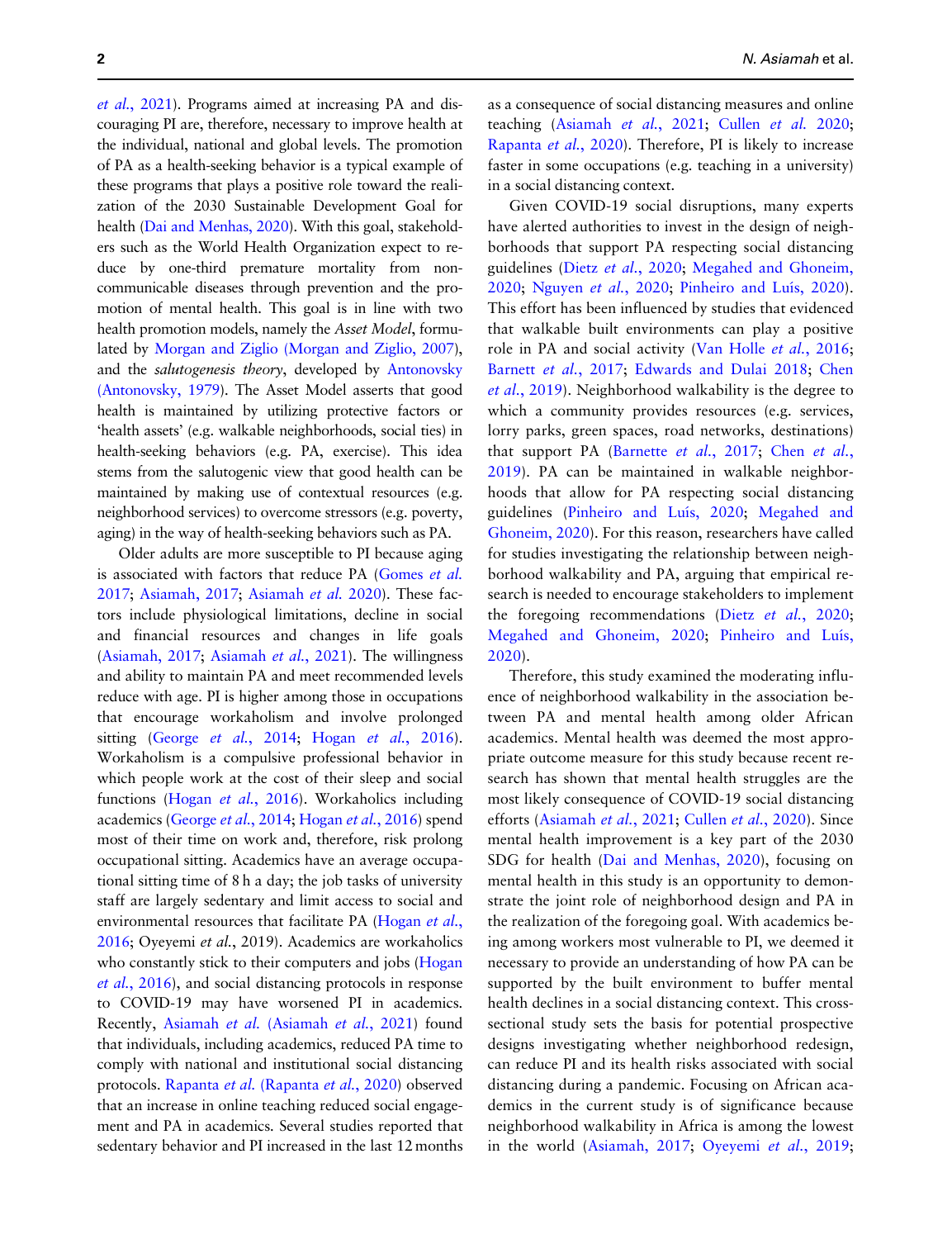[Asiamah](#page-9-0) et al., 2021), and neighborhood improvement interventions in the continent are rare ([Asiamah, 2017](#page-9-0); [Asiamah](#page-9-0) et al., 2021). Focusing on African academics living in less walkable neighborhoods gave us the opportunity to study a disadvantaged group facing a significant risk of PI. The two primary hypotheses tested were (i) PA is positively associated with mental health in older African academics, and (ii) the strength of the association between PA and mental health increases as neighborhood walkability increases.

#### METHODS

#### Desian

This study adopted the cross-sectional design with a sensitivity analysis and measures against common methods bias.

#### Participants and selection

The population of this study was full-time African academics aged 50 years or older who were observing national and institutional social distancing protocols while carrying out job tasks online or onsite. We operationally define 'academics' as academic staff involved in teaching and research in a tertiary institution. These staff may also be involved in administrative work in the university. We focused on universities in three African countries (Ghana, Kenya and Nigeria) that gave us access to a list of faculty members who were observing social distancing measures while working between August and October 2020. The lists received from 10 universities (Ghana = 3, Kenya = 3, Nigeria = 4) included the emails and other contact details of 2601 academics. We emailed all academics on the list to invite them to participate in the study. Over 8 weeks, we received replies from 1092 academics, out of which 922 agreed to participate. After waiting for an extra week, we received no new replies. We used the following inclusion criteria: (i) having at least a year of work experience as an academic; (ii) being aged 50 years or more and (iii) ability to read and write in English, the language in which questionnaires were administered. A total of 905 academics met these criteria. We gathered data on all eligible academics to maximize statistical power ([George](#page-10-0) et al., [2014](#page-10-0); [Asiamah](#page-9-0) et al., 2021).

#### Primary measures

The outcome variable is mental health, measured with a 9-item standard scale [\[Supplementary Appendix A](https://academic.oup.com/heapro/article-lookup/doi/10.1093/heapro/daab093#supplementary-data) [\(Asiamah](#page-9-0) et al., 2021)]. This scale measured mental health status in the last 7 days using five descriptive anchors (i.e. strongly disagree, disagree, somewhat agree, agree, strongly agree) and produced Cronbach's alpha coefficient  $= 0.82$  in a similar African sample [\(Asiamah](#page-9-0) et al.[, 2021](#page-9-0)). In the current study, it produced a Cronbach's alpha coefficient  $= 0.94$ , which is more than the minimum coefficient of 0.7 recommended in the literature [\(Asiamah](#page-9-0) et al., 2021).

Neighborhood walkability was measured with NEWS-A (the Australian version of the Neighborhood Environment Walkability Scale), an 11-item standard scale that measured the walkability of the neighborhood where the individual had lived in the past year and is associated with the same descriptive anchors as the mental health scale used. This scale ([Supplementary Appendix](https://academic.oup.com/heapro/article-lookup/doi/10.1093/heapro/daab093#supplementary-data) B) was preferred to others because it is short, well suited for older adults and produced reliable findings in a re-cent study conducted in Africa ([Asiamah](#page-9-0) et al., 2021). Most of its items are indicators of neighborhood sociability, which is the core feature of walkable communities [\(Oyeyemi](#page-10-0) et al., 2014). It is, therefore, more suited for studies measuring activities (e.g. PA) undertaken as part of socialization in the community. Other scales are longer and had high non-response rate in similar populations ([Oyeyemi](#page-10-0) et al., 2014; [Asiamah](#page-9-0) et al., 2021). This questionnaire produced a Cronbach alpha value of 0.8 in the current study and a value of 0.89 in a previous study on a similar sample [\(Asiamah](#page-9-0) et al., 2021).

PA was assessed using the short form of the International Physical Activity Questionnaire (SF-IPAQ) (see [Supplementary Appendix](https://academic.oup.com/heapro/article-lookup/doi/10.1093/heapro/daab093#supplementary-data) C). This measure is vali-dated ([Oyeyemi](#page-10-0) et al., 2014; [Lavelle](#page-10-0) et al., 2020); it includes three domains of PA (i.e. vigorous PA, moderate PA and walking), and has satisfactory reliability and validity scores on African samples [\(Oyeyemi](#page-10-0) et al., [2014](#page-10-0)). It measured PA performed by the individual in the last 7 days. An index from the scale was computed with the standard formula [\(Lavelle](#page-10-0) et al., 2020):

```
Total MET – minutes/week
=Vigorous PA (MET * minutes * days)
  + Moderate PA (MET * minutes * days)
  + Walking (MET * minutes * days)
```
MET in the formula stands for Metabolic Equivalent whereas vigorous PA, moderate PA and walking are the three dimensions of PA. The MET levels assigned to these dimensions are walking  $= 3.3$ ; moderate PA  $= 4$ and vigorous  $PA = 8$ .

# Identification and measurement of confounding variables

The disengagement theory of aging (DTA) argues that PA is a function of age and socio-economic status (SES)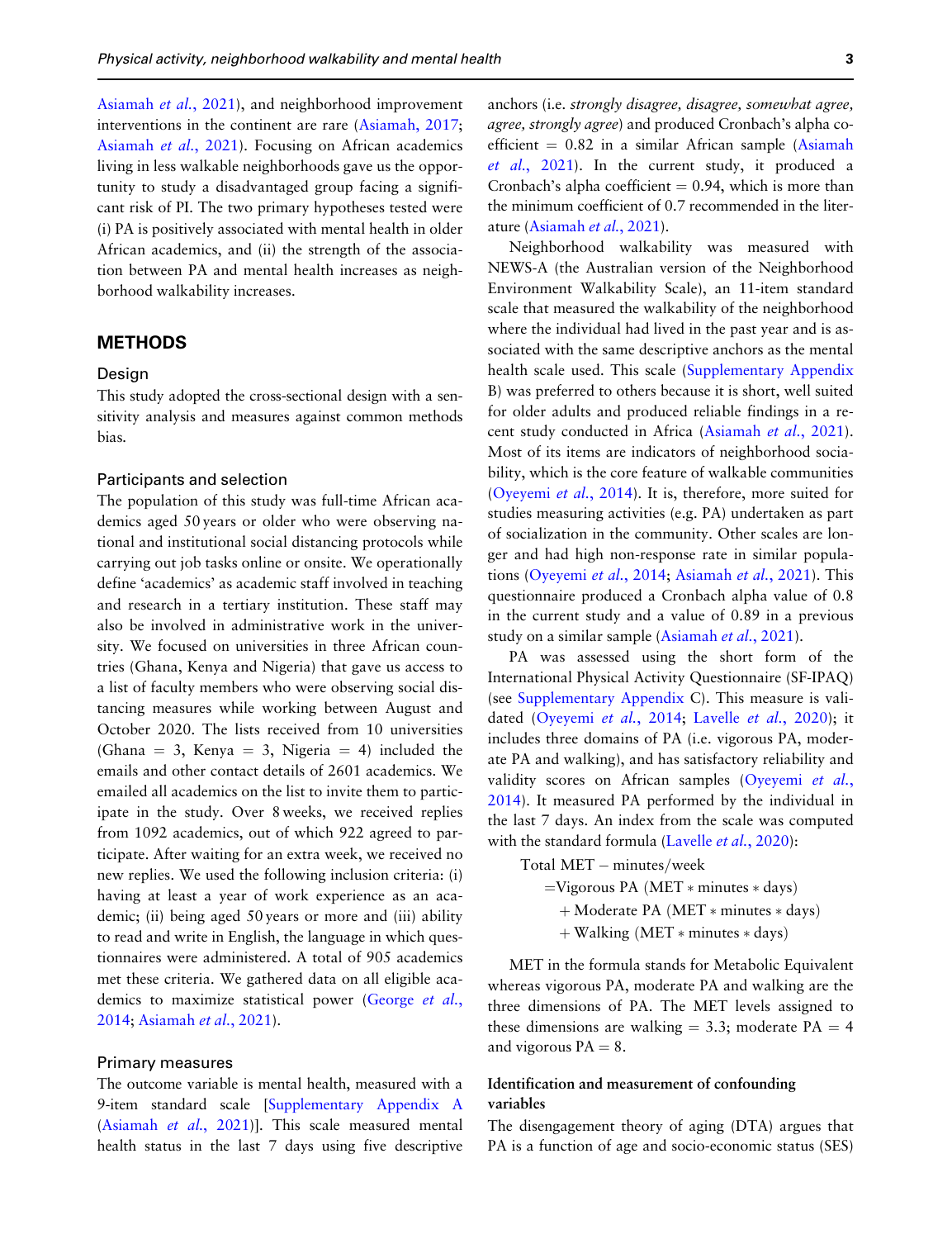variables (e.g. education, income and employment) [\(Cumming](#page-10-0) et al., 1960). A recent review of key aging theories also suggests that household or individual income, sex, education and age are the primary determinants of PA [\(Asiamah, 2017](#page-9-0)). Thus, this review and the DTA imply that SES, sex and age can affect PA and its relationship with mental health and related outcome variables. Since job tenure and chronic disease status (CDS) (i.e. whether the individual had one or more clinically diagnosed conditions or not) are personal variables that change with time (i.e. age), they can also affect one's PA. Hogan et al. [\(Hogan](#page-10-0) et al., 2016) have attributed low PA level to workaholism caused by multiple job roles generally held by academics. If so, having more than one job role (i.e. measured as 'alternative role(s)') can influence PA. Finally, university campuses may offer limited access to neighborhood services and resources for PA; hence, academics living on and off-campus may have different contextual support for PA. As such, age, income, education, sex, CDS, job tenure, campus residency and alternative role(s) can confound the study hypotheses. Age, income, education and job tenure were measured as continuous variables. Specifically, education was measured as the total number of years of schooling, job tenure as the number of years the individual had worked as an academic, and income as gross monthly income in United States Dollars. Sex (male—0, female—1), campus residency (No—0; Yes—1), alternative roles (No—0; Yes—1) and CDS (None—0; one or more—1) were measured as nominal variables that were dummy-coded to support regression analysis.

## The questionnaire and steps against common methods bias

A questionnaire integrating all measures was used to gather data. The survey comprised four sections. The first section was an introductory statement including the purpose of the study, eligibility criteria and survey completion instructions. The second section included five screening questions and measures of PA. The third section included the demographic characteristics and confounding variables. The fourth section presented measures on neighborhood walkability and mental health. Our arrangement of the parts and items was based on Joran and Troth's (Joran and Troth, 2020) recommendations for avoiding common methods bias. The introductory section of the questionnaire explained the benefits of the study to academics, encouraging participants to provide honest and objective responses. At the data analysis stage, we adopted Harman's one-factor test, the commonest statistical assessment of common

methods bias, to further evaluate our data ([Chang](#page-10-0) et al., [2010](#page-10-0); [Jordan and Troth, 2020](#page-10-0)). The mental health and neighborhood walkability scales produced 3 and 4-factor solutions, respectively, with items of the scales producing factor loadings  $\geq 0.5$ . These results satisfy rules of thumb established in the literature for Harman's onefactor test and, therefore, indicated that common methods bias was avoided or sufficiently minimized ([Chang](#page-10-0) et al.[, 2010;](#page-10-0) [Jordan and Troth, 2020](#page-10-0)).

#### Ethics and data collection

This study was approved by an institutional ethics review board (No. 03-ACE2020). All participants agreed to participate in the study voluntarily and signed an informed consent form delivered at the time of participant selection. The survey, which was designed with Google Forms to avoid more than one response from the same participant, was sent to participants via email as a hyperlink. The email asked participants to follow the link to a pop-up questionnaire that could be completed with a relatively weak network. To submit the questionnaire, respondents had to click an icon following the final question on the questionnaire, after which instant feedback was sent to the researchers with the relevant tracking code. Respondents did not have to download the questionnaire. With the help of our information technology consultants, we assigned unique codes to each email and response feedback to track potential extra responses from other devices of the same participant.

We piloted the questionnaire and the above measures in two ways. First, three researchers who had used a similar data collection procedure were asked to review the online questionnaire to establish face validity. We subsequently piloted the survey on 50 participants randomly selected from our sample. At this stage, we asked the participants to identify and report survey ambiguities and errors, and any challenges they faced in completing the questionnaire. Responses from 39 participants showed that the survey was without issues. We confirmed the usability of the pilot survey with satisfactory Cronbach's alpha coefficients on key constructs (Mental health  $= 0.92$ ; neighborhood walkability  $=$ 0.89) [\(Srinivasan and Lohith, 2017\)](#page-11-0). Questionnaires were administered and completed over 4 weeks (15 November to 16 December 2020). A total of 766 questionnaires were completed after one or two follow-up phone calls to participants who did not respond within the first 2 weeks. After applying the eligibility criteria and 5 screening questions, 67 questionnaires were dropped. After further removing 6 duplicate responses, we analyzed data from 693 questionnaires.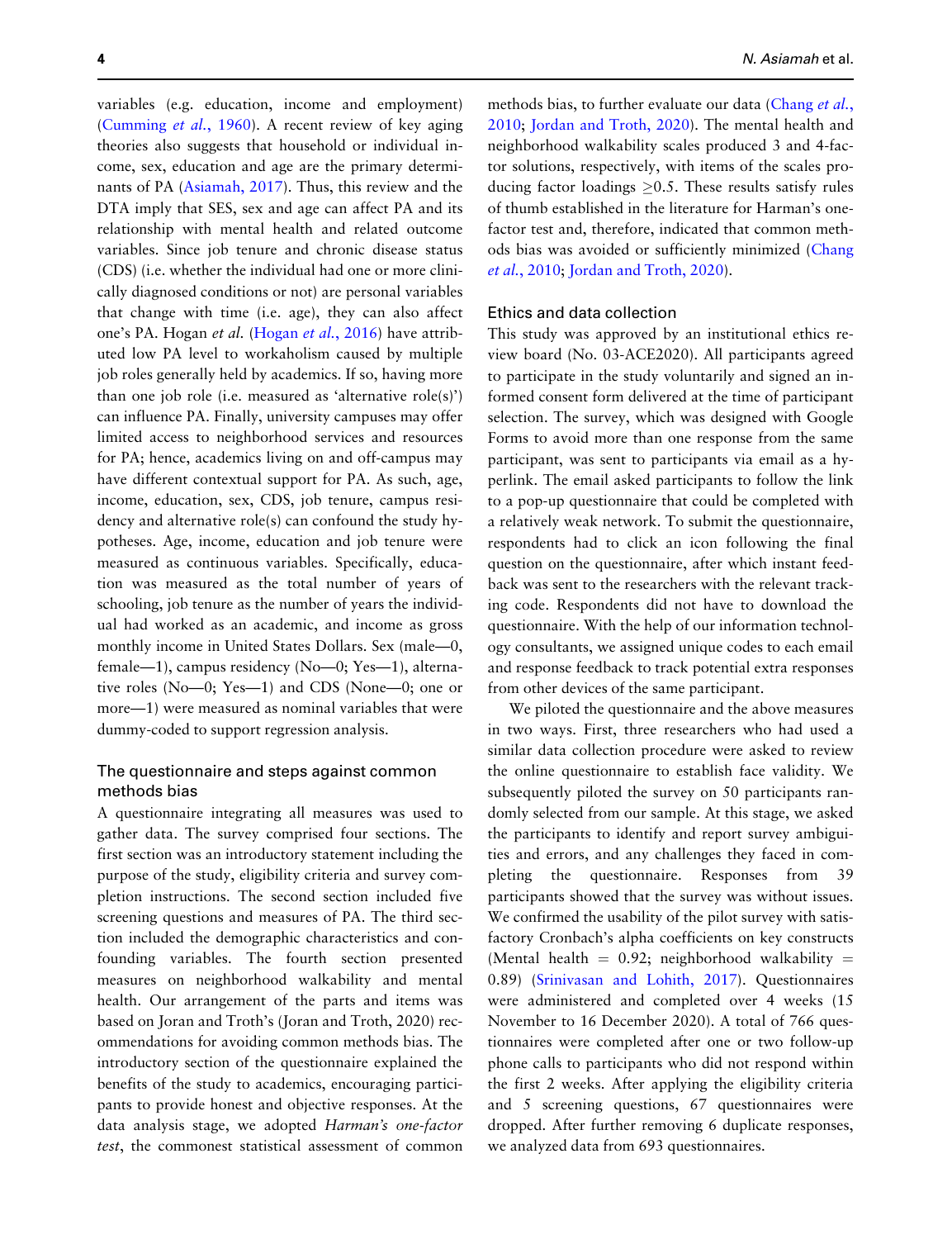#### Statistical analysis method

Data analysis was conducted with SPSS 25 for Windows. The exploratory phase of the analysis was focused on identifying missing data and outliers and knowing whether the data would support a parametric test. Six (6) questionnaires that contained missing data were not removed as their missing data were <10% and were randomly distributed ([Madley-Dowd](#page-10-0) et al., 2019). Data distribution was assessed with Shapiro-Wilk's test as well as descriptive statistics, namely mean, standard deviation, skewness and kurtosis. This analysis evidenced a satisfactory distribution of the data (i.e. skewness = 0.06; kurtosis = 1.21, Shapiro–Wilk's statistic = 0.188,  $p = 0.108$  associated with the dependent variable—mental health. We then employed a sensitivity analysis adopted from previous studies to screen for confounding variables, ensuring that only variables likely to confound the primary hypotheses were incorporated into the final analysis [\(Rothman and Greenland, 1998](#page-11-0); [Asiamah](#page-9-0) et al., 2021). In this vein, we fitted univariate regression models to estimate crude standardized regression coefficients  $(\beta)$  representing the influence of PA on mental health, and the influences of the potential confounding variables on PA. We removed confounding variables with  $p < 0.25$ . Subsequently, a multiple regression model was used to assess the influences (i.e.  $\beta$  coefficients) of PA and the confounding variables on mental health. Confounding variables that led to a 10% change in the crude regression coefficient between PA and mental health were considered ultimate confounders.

The hypotheses were tested with hierarchical linear regression analysis. The first hypothesis was tested with two regression models alongside a second sensitivity analysis. The first baseline model, tested the relationship between PA and mental health without adjusting for the ultimate confounding variables. The second adjusted for the ultimate confounding variables. The conclusions of the study are based on this adjusted model. We compared the coefficients and explained variances between the first baseline and ultimate models to demonstrate the significance of the confounding variables. To test the second hypothesis, we first computed a dummy variable, which is an interaction term between PA and neighborhood walkability (i.e. PA\*NW). We fitted two extra regression models (i.e. the second baseline and ultimate models) to assess the relationship between the interaction term and mental health. With this procedure, we aimed to assess pure moderation ([Asiamah](#page-9-0) et al., 2021) to understand whether neighborhood walkability significantly increased the regression coefficient between PA and mental health. Pearson's correlation coefficients for

relevant pairs of variables were computed before testing the hypotheses. The statistical significance of the results was detected at  $p < 0.05$ . Relevant other assumptions governing the use of multiple linear regression analysis (e.g. multi-collinearity and independence of errors) were assessed and met for all regression models fitted.

#### FINDINGS

As [Table 1](#page-5-0) indicates,  $27\%$  ( $n = 189$ ) of older academics were from Ghana, 48% ( $n = 334$ ) were from Nigeria and  $25\%$  ( $n = 170$ ) were from Kenya. About 31%  $(n = 218)$  of academics were women whereas 68%  $(n = 475)$  were men. The average PA was about 4750 MET-minutes/week (Mean =  $4750$ ; SD =  $2716$ ) and the average mental health score was about 32 (Mean  $=$  32;  $SD = 8$ ). The average level of neighborhood walkability was 28 (Mean  $= 27.8$ ; SD  $= 6.6$ ). The average age of participants was 56 years (Mean =  $56.26$ ; SD =  $5.36$ ). [Table 2](#page-5-0) shows results of the sensitivity analysis.

In [Table 2,](#page-5-0) the crude regression coefficient between PA and mental health was 0.26 ( $\beta = 0.256$ ,  $t = 6.97$ ,  $p < 0.001$ ). In the first stage, only CDS had a  $p > 0.25$ and was removed from the analysis. In the second stage, income, tenure and alternative role(s) were removed from the analysis as they accounted for  $\langle 10\% \rangle$  of a change in the crude coefficient between PA and mental health. Thus, sex, education, residency and age were incorporated into the final analysis as the ultimate confounding variables. [Table 3](#page-6-0) presents Pearson's correlation between relevant variables.

In [Table 3,](#page-6-0) mental health was positively correlated with PA  $(r = 0.26, p < 0.001$ , two-tailed) and neighborhood walkability ( $r = 0.26$ ,  $p < 0.001$ , two-tailed). This result indicates that mental health increased as PA and neighborhood walkability increased. The interaction term (i.e. PA\*NW) is also positively correlated with mental health ( $r = 0.32$ ,  $p < 0.001$ , two-tailed). All the confounding variables were significantly correlated with PA at  $p < 0.001$ , which implies that the primary relationships could be confounded by the ultimate covariates and reinforces the importance of the sensitivity analysis.

As presented in [Table 4](#page-7-0), PA was positively associated with mental health in the baseline model ( $\beta = 0.26$ ,  $t = 6.97$ ,  $p < 0.001$ ). In the first ultimate model (i.e. Model 2 in [Table 4\)](#page-7-0), PA was more strongly correlated with mental health  $(\beta = 0.35, t = 9.68, p < 0.001)$ . Models 3 and 4 assess the second hypothesis. With Model 3, the interaction term is positively associated with mental health ( $\beta = 0.32$ ,  $t = 8.71$ ,  $p < 0.001$ ), but this relationship is stronger in the fourth model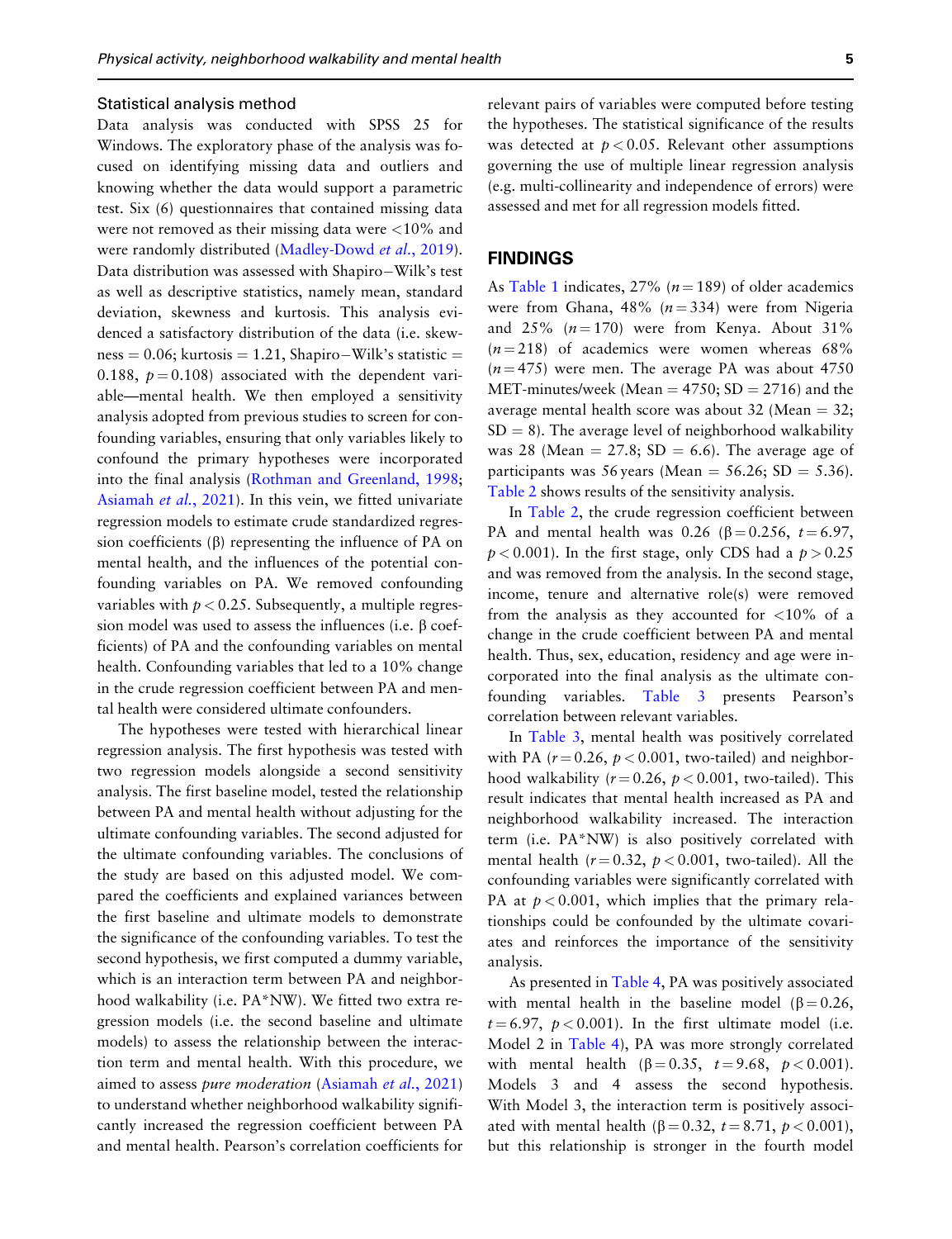# <span id="page-5-0"></span>Table 1: Primary participant's characteristics ( $n = 693$ )

| Variable                 | Level   | Frequency <sup>a</sup> /Mean <sup>b</sup> | Percent (%) <sup>a</sup> /SD <sup>b</sup> |
|--------------------------|---------|-------------------------------------------|-------------------------------------------|
| Country                  | Ghana   | 189                                       | 27.3                                      |
|                          | Nigeria | 334                                       | 48.2                                      |
|                          | Kenya   | 170                                       | 24.5                                      |
|                          | Total   | 693                                       | 100                                       |
| Gender                   | Male    | 475                                       | 68.5                                      |
|                          | Female  | 218                                       | 31.5                                      |
|                          | Total   | 693                                       | 100                                       |
| Residency                | No      | 543                                       | 78.4                                      |
|                          | Yes     | 150                                       | 21.6                                      |
|                          | Total   | 693                                       | 100                                       |
| Alternative role(s)      | No      | 429                                       | 61.9                                      |
|                          | Yes     | 264                                       | 38.1                                      |
|                          | Total   | 693                                       | 100                                       |
| Chronic disease status   | None    | 407                                       | 58.7                                      |
|                          | $\geq1$ | 286                                       | 41.3                                      |
|                          | Total   | 693                                       | 100                                       |
| Income (USD)             |         | 1121.01                                   | 302.33                                    |
| Tenure (years)           |         | 15.08                                     | 7.03                                      |
| Education (years)        |         | 12.66                                     | 3.21                                      |
| Age (years)              |         | 56.26                                     | 5.36                                      |
| Mental health            |         | 32.23                                     | 7.71                                      |
| PA (MET-minutes/week)    |         | 4750.36                                   | 2716.46                                   |
| Neighborhood walkability |         | 27.79                                     | 6.22                                      |

a Applies to categorical variables.

<sup>b</sup>Applies to continuous variables

-, not applicable; USD, United States Dollars; PA, physical activity; SD, standard deviation; MET, metabolic equivalent.

# Table 2: Variables removed and retained in the sensitivity analysis ( $n = 693$ )

| Model          | Primary predictor                               |          | Stage 1  |       |                          | Stage 2           |                          |
|----------------|-------------------------------------------------|----------|----------|-------|--------------------------|-------------------|--------------------------|
|                |                                                 | β        | t        | p     | Adjusted $\beta$         | Change in $\beta$ | % Change in $\beta$      |
| 1 <sup>c</sup> | PA (MET-minutes/week)                           | 0.256    | 6.97     | 0.000 |                          |                   |                          |
| 2 <sup>d</sup> | Gender (reference—male)                         | $-0.204$ | $-5.563$ | 0.000 | 0.285                    | 0.029             | 11%                      |
|                | Education                                       | $-0.087$ | $-2.177$ | 0.030 | 0.223                    | $-0.033$          | $-13%$                   |
|                | Income $(USD)^b$                                | $-0.249$ | $-6.781$ | 0.000 | 0.265                    | 0.009             | $4\%$                    |
|                | Residency (reference-No)                        | 0.088    | 2.309    | 0.021 | 0.284                    | 0.028             | 11%                      |
|                | Tenure <sup>b</sup>                             | 0.185    | 4.148    | 0.000 | 0.262                    | 0.006             | $2\%$                    |
|                | Alternative role(s) <sup>b</sup> (reference—No) | 0.059    | 1.592    | 0.112 | 0.25                     | $-0.006$          | $-2\%$                   |
|                | $CDSa$ (reference—None)                         | $-0.032$ | $-0.823$ | 0.411 | $\overline{\phantom{a}}$ |                   | $\overline{\phantom{a}}$ |
|                | Age (years)                                     | $-0.218$ | $-5.636$ | 0.000 | 0.329                    | 0.073             | 29%                      |

a Variables removed in stage 1.

b Variables removed in stage 2.

d Model assessing the relationship between potential confounders and PA.

-, not applicable; PA, physical activity; USD, United States Dollars; CDS, Chronic Disease Status; MET, metabolic equivalent;

c Model assessing the relationship between PA and mental health.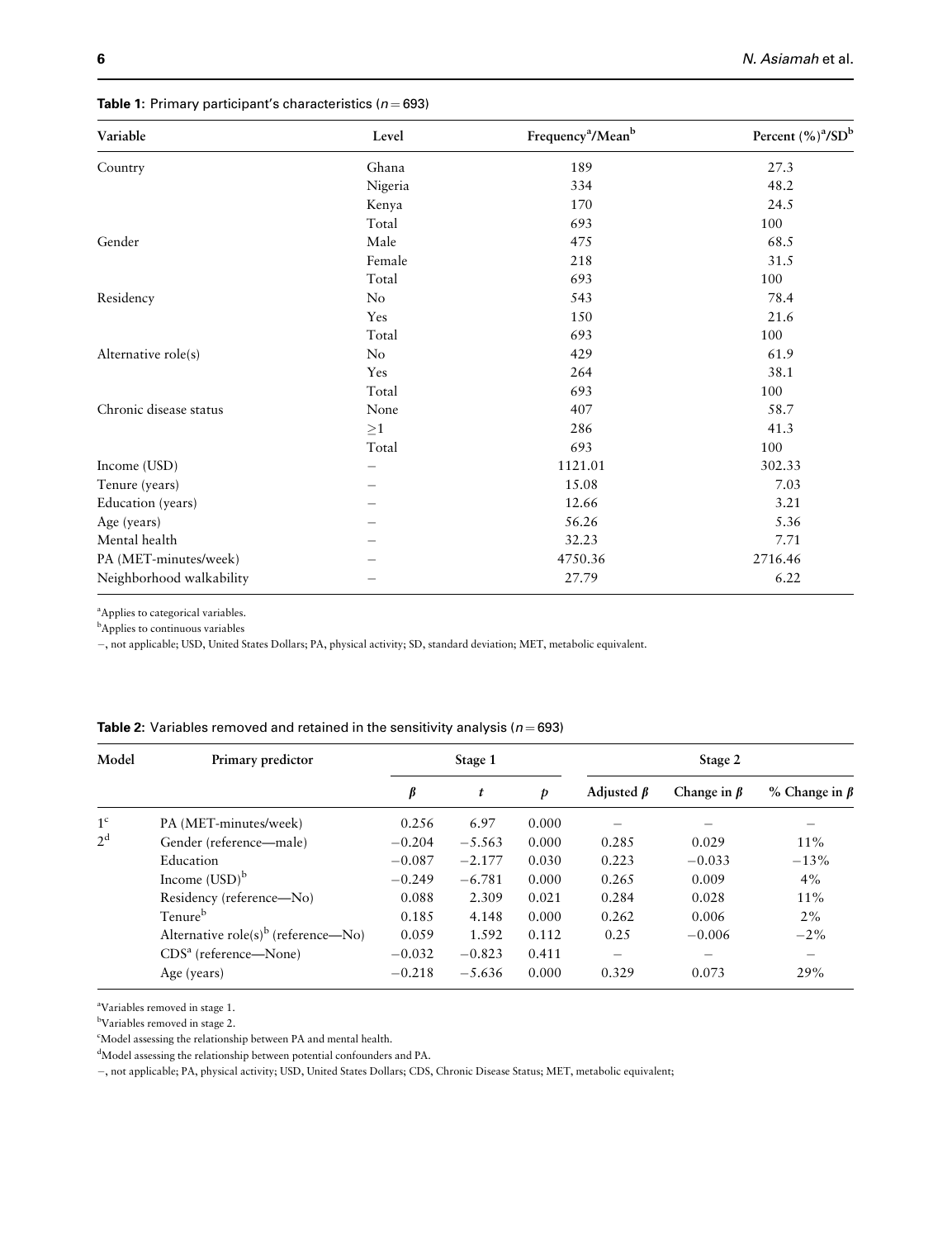| Variable                    | 2          | 3          | 4          |             | 6           |            | 8           |
|-----------------------------|------------|------------|------------|-------------|-------------|------------|-------------|
| 1. Mental health            | $0.256$ ** | $0.259$ ** | $0.315$ ** | 0.063       | $-0.208$ ** | $-0.143$ " | $0.236$ "   |
| 2. PA (MET-minutes/week)    |            | $0.075^*$  | $0.911$ ** | $-0.227$ ** | $-0.156$ ** | $0.148$ ** | $-0.232$ ** |
| 3. Neighborhood walkability |            |            | $0.429$ ** | $-0.037$    | $-0.141$ ** | $0.255$ ** | $-0.035$    |
| 4. PA NW                    |            |            |            | $-0.228$ ** | $-0.155$ ** | $0.225$ ** | $-0.204$ ** |
| 5. Gender (Reference—male)  |            |            |            |             | 0.087       | $-0.054$   | 0.015       |
| 6. Education (years)        |            |            |            |             |             | 0.077      | $0.239$ **  |
| 7. Residency (reference—No) |            |            |            |             |             |            | $-0.131$ ** |
| 8. Age (years)              |            |            |            |             |             |            |             |

<span id="page-6-0"></span>Table 3: The correlation between neighborhood walkability, physical activity and mental health among older academics  $(n = 693)$ 

 $p < 0.05$ .

 $p < 0.001$ .

-, not applicable; SD, standard deviation; PA, physical activity; NW, neighborhood walkability; MET, metabolic equivalent.

 $(\beta = 0.42, t = 11.98, p < 0.001)$ . Thus, the ultimate coefficient between PA and mental health ( $\beta$  = 0.35) increased by  $\sim$ 17% in the fourth model ( $\beta$  = 0.42) due to neighborhood walkability.

[Figure 1](#page-8-0) depicts the strength of the relationship between mental health and the interaction term, which was dummy-coded into three groups (i.e. low, moderate and high). The variance accounted by the regression model increased between low and moderate as well as between low and high, which supports the confirmation of the second hypothesis.

#### **DISCUSSION**

This study assessed the relationship between PA and mental health as well as the moderating influence of neighborhood walkability on this relationship among older African academics aged 50 years or more affected by social distancing rules due to COVID-19. There was a positive association between PA and mental health after controlling for confounding variables. This result suggests that the mental health of older academics in a social distancing context increases with PA. It also supports the activity theory of aging, which assumes that the maintenance of PA over the life course is beneficial to health [\(Havighurst, 1961](#page-10-0)). The gerontological literature recognizes mental health as a key indicator of health in older and aging people [\(Callow](#page-10-0) et al., 2020; [Wermelinger](#page-11-0) et al., 2018). Our findings suggest that PA can be associated with higher mental health and its related conditions such as quality of life. Our result is also consistent with a growing body of studies that have investigated the relationship between PA and mental health in older adults ([Lautenschlager](#page-10-0) et al., 2004; [Kadariya](#page-10-0) et al., 2019; [Callow](#page-10-0) et al., 2020). In North America, Callow et al. ([Callow](#page-10-0) et al., 2020) confirmed a

positive relationship between PA and mental health among 1046 older adults observing social distancing measures. In a PA intervention in the UK, Fox [et al.](#page-10-0) (Fox et al.[, 2007\)](#page-10-0) confirmed that PA is positively associated with mental health among older adults. A scoping review by Kadariya et al. [\(Kadariya](#page-10-0) et al., 2019) showed that mental health improves as PA increases among older adults in South-Eastern Asia. While these pieces of evidence are supported by our result, the current study is unique because it focused on older African academics in a social distancing context due to COVID-19. The key lesson learned is that PA can be beneficial in contexts where efforts toward containment of a pandemic necessitate social distancing, restrict social interactions and limit access to neighborhood resources.

The study also found a positive association between the interaction term between PA and neighborhood walkability (i.e. PA\*NW) and mental health. PA was likely to more strongly predict mental health in more walkable neighborhoods that are characterized by green spaces, parks, essential services, cross-walks, pavements, and spacious roads and streets [\(Van Holle](#page-11-0) et al., 2016; [Van Cauwenberg](#page-11-0) et al., 2016). By confirming the second hypothesis, this study supports traditional personenvironment (P-E) fit paradigms such as [Lawton's](#page-10-0) [\(Lawton, 1989\)](#page-10-0) P-E fit model and Cantor's [\(Cantor,](#page-10-0) [1975](#page-10-0)) framework. These models suggest that behaviors such as physical and social activities are a function of the individual and the environment. Thus, people's PA is influenced by resources available in their neighborhoods as well as their individual conditions (e.g. functional capacity, income and social support). [Wahl and Gerstorf](#page-11-0) [\(Wahl and Gerstorf, 2018](#page-11-0)) developed the Context Dynamics in Ageing (CODA) framework to advance the imports of [Lawton's \(Lawton, 1989\)](#page-10-0) and Cantor's [\(Cantor, 1975\)](#page-10-0) P-E fit models. The CODA better aligns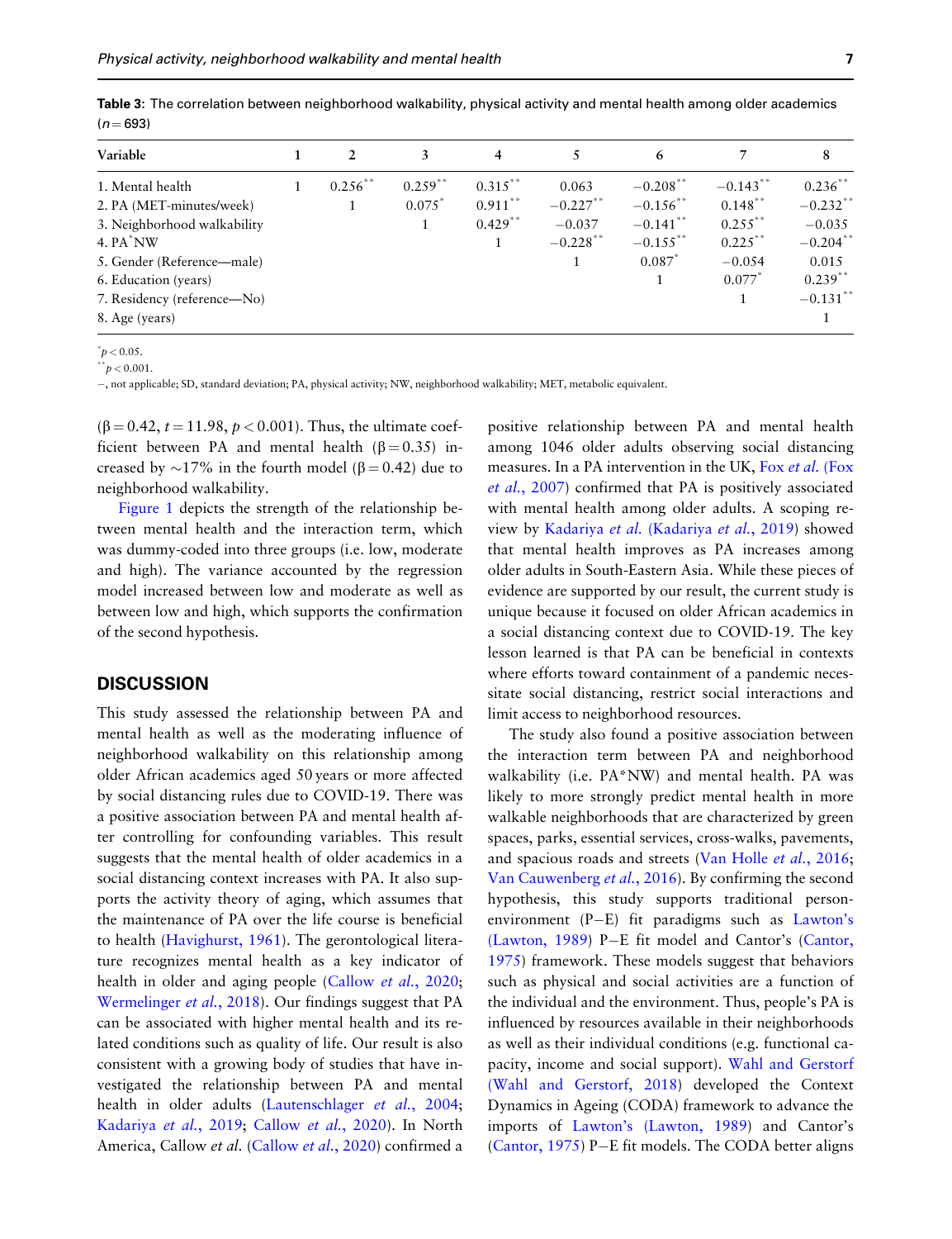<span id="page-7-0"></span>

| Model | Predictor             | Coefficients |              |                               | 95% CI | Tolerance                  |       |       | Model fit |                                                                                                                                                                                                                                                                                                                                                                                                                |       |       |
|-------|-----------------------|--------------|--------------|-------------------------------|--------|----------------------------|-------|-------|-----------|----------------------------------------------------------------------------------------------------------------------------------------------------------------------------------------------------------------------------------------------------------------------------------------------------------------------------------------------------------------------------------------------------------------|-------|-------|
|       |                       |              | SE           | $\beta(t)$                    |        |                            | $R^2$ |       |           | Adjusted $R^2$ Change in $R^2$ Durbin-Watson                                                                                                                                                                                                                                                                                                                                                                   |       |       |
|       | (Constant)            | 28.77        | 0.57         | $(50.36)$ **                  |        |                            | 0.07  | 0.06  | 0.01      |                                                                                                                                                                                                                                                                                                                                                                                                                | 48.58 | 0.000 |
|       | PA (MET-minutes/week) | 0.00         | 0.00         | $0.26(6.97)$ **               |        |                            |       |       |           |                                                                                                                                                                                                                                                                                                                                                                                                                |       |       |
|       | (Constant)            | 11.98        | 3.31         | $(3.62)$ <sup>**</sup>        |        |                            | 0.25  | 0.24  | 0.01      | 1.69                                                                                                                                                                                                                                                                                                                                                                                                           | 43.93 | 0.000 |
|       | PA (MET-minutes/week) | 0.00         | 0.00         | $0.35(9.68)$ **               |        |                            |       |       |           |                                                                                                                                                                                                                                                                                                                                                                                                                |       |       |
|       | Gender (ref.-male)    | 2.56         |              | $0.15(4.46)$ **               |        |                            |       |       |           |                                                                                                                                                                                                                                                                                                                                                                                                                |       |       |
|       | Education (years)     | $-3.77$      | 0.54<br>0.54 | $0.24 (-6.93)^*$              |        |                            |       |       |           |                                                                                                                                                                                                                                                                                                                                                                                                                |       |       |
|       | Residency (ref.-No)   | $-2.24$      |              |                               |        | 88<br>0.95<br>0.95<br>0.89 |       |       |           |                                                                                                                                                                                                                                                                                                                                                                                                                |       |       |
|       | Age (years)           | 0.52         | 0.05         | $-0.12 (-3.46)*0.35 (9.94)**$ |        |                            |       |       |           |                                                                                                                                                                                                                                                                                                                                                                                                                |       |       |
|       | (Constant)            | 28.44        | 0.52         | $(55.01)$ <sup>**</sup>       |        | $\overline{\phantom{a}}$   | 0.099 | 0.098 | 0.001     | $\begin{array}{c} \rule{0pt}{2ex} \rule{0pt}{2ex} \rule{0pt}{2ex} \rule{0pt}{2ex} \rule{0pt}{2ex} \rule{0pt}{2ex} \rule{0pt}{2ex} \rule{0pt}{2ex} \rule{0pt}{2ex} \rule{0pt}{2ex} \rule{0pt}{2ex} \rule{0pt}{2ex} \rule{0pt}{2ex} \rule{0pt}{2ex} \rule{0pt}{2ex} \rule{0pt}{2ex} \rule{0pt}{2ex} \rule{0pt}{2ex} \rule{0pt}{2ex} \rule{0pt}{2ex} \rule{0pt}{2ex} \rule{0pt}{2ex} \rule{0pt}{2ex} \rule{0pt}{$ | 75.88 | 0.000 |
|       | $PA^*NW$              | 0.29         | 0.03         | $0.32(8.71)$ **               |        | $\overline{\phantom{a}}$   |       |       |           |                                                                                                                                                                                                                                                                                                                                                                                                                |       |       |
|       | (Constant)            | 1.40         | 3.15         | $(3.62)$ <sup>**</sup>        |        | $\overline{\phantom{a}}$   | 0.294 | 0.289 | 0.005     | 1.73                                                                                                                                                                                                                                                                                                                                                                                                           | 55.53 | 0.000 |
|       | PA <sup>*</sup> NW    | 0.39         | 0.03         | $0.42(11.98)$ **              |        |                            |       |       |           |                                                                                                                                                                                                                                                                                                                                                                                                                |       |       |
|       | Gender (ref.-male)    | 2.76         | 0.56         | $0.17(4.96)$ **               |        | $0.86$<br>0.95             |       |       |           |                                                                                                                                                                                                                                                                                                                                                                                                                |       |       |
|       | Education (years)     | $-3.53$      | 0.53         | $0.23(-6.68)$                 |        |                            |       |       |           |                                                                                                                                                                                                                                                                                                                                                                                                                |       |       |
|       | Residency (ref.-no)   | $-3.12$      | 0.64         | $-0.17 (-4.90)^{**}$          |        | 0.92                       |       |       |           |                                                                                                                                                                                                                                                                                                                                                                                                                |       |       |
|       | Age (years)           | 0.51         | 0.05         | $0.35(10.14)^{**}$            |        | 0.90                       |       |       |           |                                                                                                                                                                                                                                                                                                                                                                                                                |       |       |
|       |                       |              |              |                               |        |                            |       |       |           |                                                                                                                                                                                                                                                                                                                                                                                                                |       |       |

Table 4: The association between neighborhood walkability, physical activity and mental health among older academics (n=693) **Table 4**: The association between neighborhood walkability, physical activity and mental health among older academics (n=693)

 $\frac{p}{p}$  < 0.05.<br>  $\frac{p}{p}$  < 0.00.

-, not applicable; SE, standard error; CI, confidence interval; PA, physical activity; NW, neighborhood walkability; MET, metabolic equivalent. , not applicable; SE, standard error; CI, confidence interval; PA, physical activity; NW, neighborhood walkability; MET, metabolic equivalent.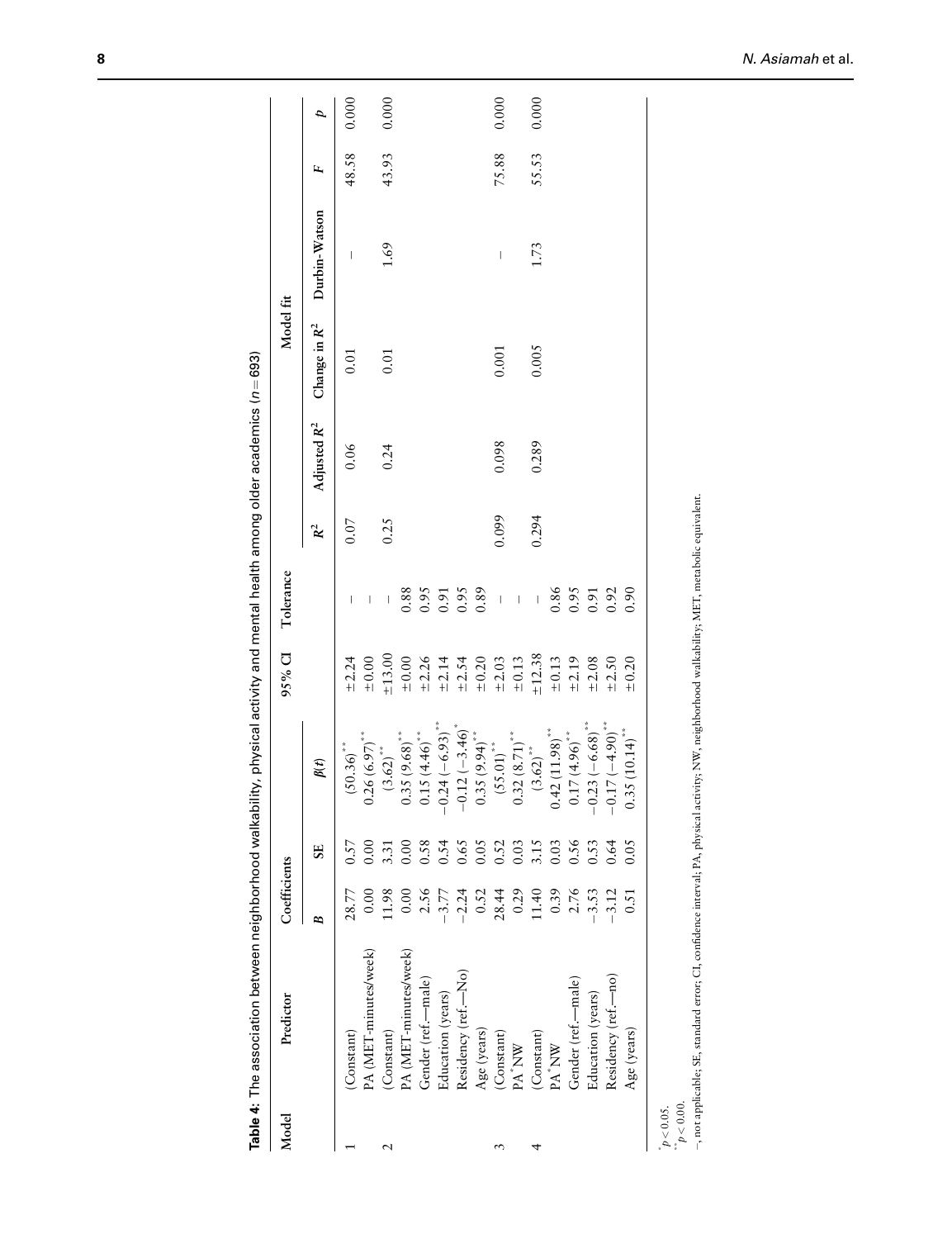<span id="page-8-0"></span>

Fig. 1:The relationship between mental health and different levels of the interaction between neighborhood walkability and physical activity ( $n = 693$ ; low = 231; moderate = 231; high = 231).

with our result as it describes how walkability factors such as services, parks and green spaces can moderate behaviors (e.g. social activity, PA) to improve health. The congruence of the above result with these P-E fit models adds to the contextual uniqueness of this study.

Our findings have several implications for gerontology, health promotion and occupational health. Interventions focusing on the improvement of neighborhood walkability and the walkability of university campuses are necessary, especially in African countries where national PA programs are unavailable ([Oyeyemi](#page-10-0) et al.[, 2014](#page-10-0); [Asiamah, 2017;](#page-9-0) Asiamah et al.[, 2021a,b,c](#page-9-0)). While universities may adopt a policy emphasizing continuous improvement and investment in campus walkability and PA (sporting) facilities, governments ought to invest in neighborhood green spaces, essential services, parks, and accessible road and commercial infrastructure, which constitute the underlying attributes of highly walkable neighborhoods ([Wahl and Gerstorf,](#page-11-0) [2018](#page-11-0); [Asiamah](#page-9-0) et al., 2021). These interventions must accompany a change in academics' attitude toward PA and reduction of occupational sitting, to meet recommended PA levels. These steps by academics, universities and governments are necessary responses to occupational health promotion efforts in gerontology that have received little attention in African and other developing countries ([Oyeyemi](#page-10-0) et al., 2014; [Asiamah, 2017](#page-9-0); [Asiamah](#page-9-0) et al., 2021).

From an occupational health perspective, universities and education ministries have to value and prioritize employee health as an approach to maximizing productivity, reduce illness and improve quality of life. Needless to say, workforces are less productive without optimal health because work engagement can be associated with physical, emotional and psychological wellbeing. Given future pandemics and epidemics and that COVID-19 may take a long time to eradicate ([Asiamah](#page-9-0) et al.[, 2021](#page-9-0); Cullen et al.[, 2020](#page-10-0)), universities need to adopt occupational health programs that provide academics access to sporting facilities and PA-oriented services and campus resources. Though these interventions may require a relatively large expenditure, they would contribute to manpower and financial productivity in the long-term by reducing turnover associated with sick leaves, hospitalization, early retirement and death especially among older staff. Nevertheless, the implementation of the above recommendations should be based on additional future and longitudinal research that enhances an understanding of how much neighborhood walkability projects or interventions can encourage PA and increase mental health over time.

Since this study adopted a cross-sectional design, future prospective designs investigating the effect of PA and the interaction term (i.e. PA\*NW) on mental health are necessary. Randomized longitudinal designs can be effective at evidencing the long-term effects of PA and the interaction term on mental health or any other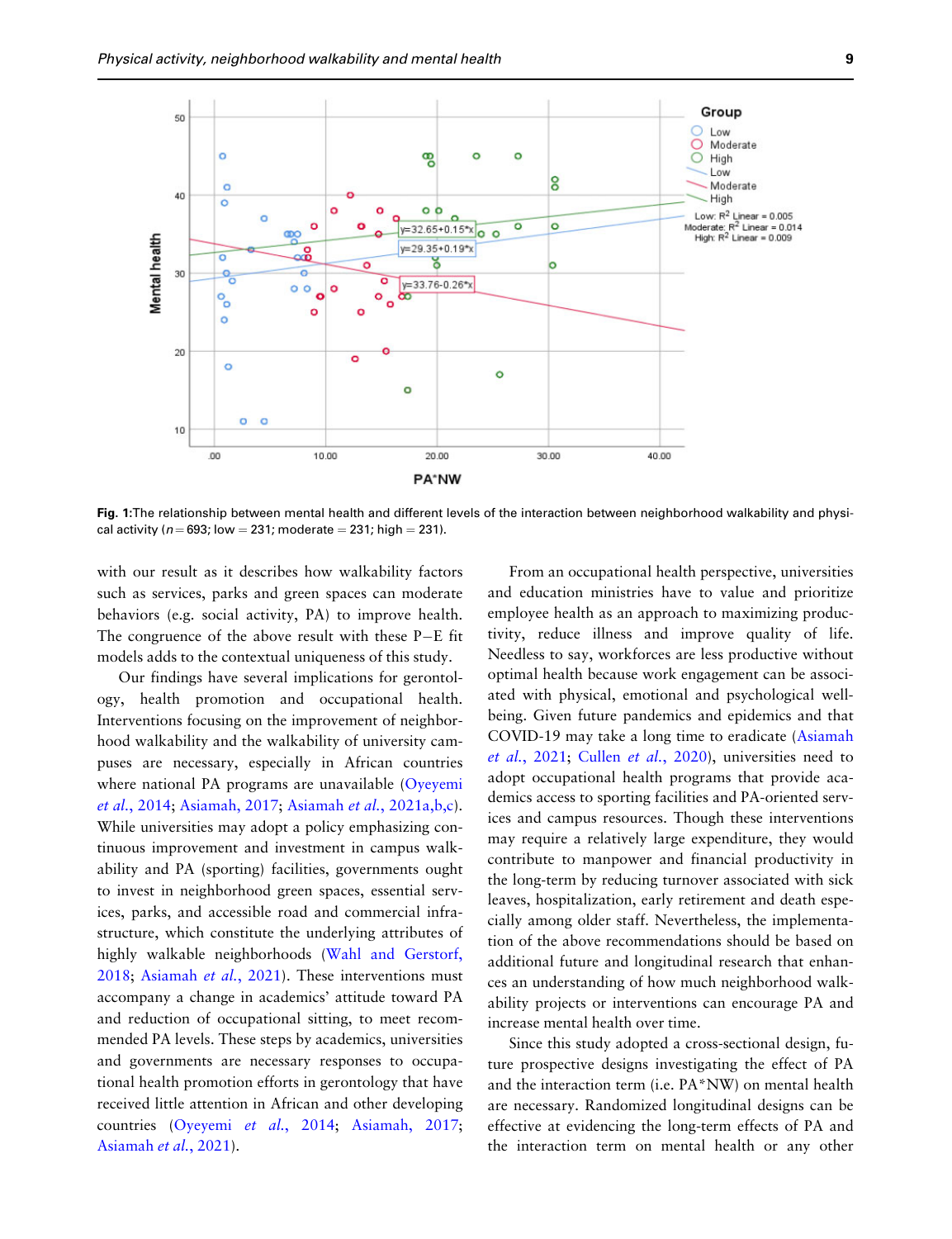<span id="page-9-0"></span>health outcome. Given a possible sampling bias accompanied by our use of non-probability sampling and a non-powered sample, future studies employing representative samples are needed to guarantee the generalizability of our evidence. Despite the above limitations, our study adds to the gerontology literature by evidencing the potential contribution of the neighborhood and PA to health in a social distancing context. Moreover, our sensitivity analysis and steps against common methods bias have not only enhanced the internal validity of the findings but can serve as a model for future research, given that most cross-sectional studies did not adjust for confounding variables or used the wrong methods to address confounding ([DeMaris, 2014;](#page-10-0) Asiamah et al., 2019). The importance of our methodology is bolstered by the necessity of sensitivity analyses and efforts against common method bias as captured in the STROBE (Strengthening the Reporting of Observational Studies in Epidemiology) [\(Von Elm](#page-11-0) et al., 2014).

Additionally, our sensitivity analysis for confounding has implications and lessons for future research. Without adjusting for the confounding variables, the study would have reported a lower association between PA and mental health. The strength of the relationship between the interaction term and mental health would also have been under-estimated. An increase in the regression coefficients in the two ultimate models is consistent with the argument of Asiamah et al. (Asiamah et al., 2019) that confounding can lead to under- or over-estimation of the ultimate effect coefficients. Originators of the sensitivity analysis employed in this study ([Rothman and Greenland, 1998\)](#page-11-0) also reasoned that failing to adjust for confounders can result in an under- or over-estimated effect size. That is, adjustment for confounding variables does not always result in smaller ultimate coefficients (vis a` vis the crude coefficients) and can result in effect sizes that are larger than the crude coefficients.

# **CONCLUSION**

An increase in PA is associated with higher mental health scores taking into account confounding personal factors. Higher mental health scores in older African academics were associated with PA in a COVID-19 social distancing situation. The relationship between PA and mental health was stronger in more walkable neighborhoods. Hence, interventions focusing on the provision of walkable neighborhoods could increase PA and mental health in a pandemic context where social distancing measures may limit access to neighborhood resources.

# ETHICAL APPROVAL

This study received ethical approval from Africa Centre for Epidemiology's Ethics Review Board (No. 03- ACE2020). All participants consented to participate in the study voluntarily.

#### SUPPLEMENTARY MATERIAL

[Supplementary material](https://academic.oup.com/heapro/article-lookup/doi/10.1093/heapro/daab093#supplementary-data) is available at Health Promotion International online.

# AUTHORS' CONTRIBUTIONS

N.A. conceived the research idea, analyzed the data and wrote the original manuscript. E.R.V., K.K., J.G., K.A. and R.E. contributed to the manuscript. All authors proofread and approved the manuscript.

#### ACKNOWLEDGEMENT

We thank the management and research associates at the Africa Centre for Epidemiology for supporting this study. We also acknowledge the support of all the universities and academics who participated in this study.

# CONFLICT OF INTEREST STATEMENT

None declared.

#### REFERENCES

- Antonovsky, A. (1979) Health, Stress and Coping. Jossey-Bass, London.
- Asiamah, N. (2017) Social engagement and physical activity: commentary on why the activity and disengagement theories of aging may both be valid. Cogent Medicine, 4, 1289664–1289663.
- Asiamah, N., Conduah, A. K. and Eduafo, R. (2021) Social network moderators of the association between Ghanaian Older Adults' neighborhood walkability and social activity. Health Promotion International, 36, 1–9.
- Asiamah, N., Kyraikos, K., Petersen, C., Eduafo, R. and Borkey, R. (2020) The association between physical activity and self-reported health among older adults: lessons implied by adjusting for lifestyle factors. Advances in Gerontology, 33, 289–298.
- Asiamah, N., Mends-Brew, E. and Boison, B. K. T. (2019) A spotlight on cross-sectional research: addressing the issues of confounding and adjustment. International Journal of Healthcare Management, 14, 183–114.
- Asiamah, N., Opuni, N. F., Mends-Brew, E., Mensah, S. W., Mensah, H. K. and Quansah, F. (2021) Short-term changes in behaviors resulting from COVID-19-related social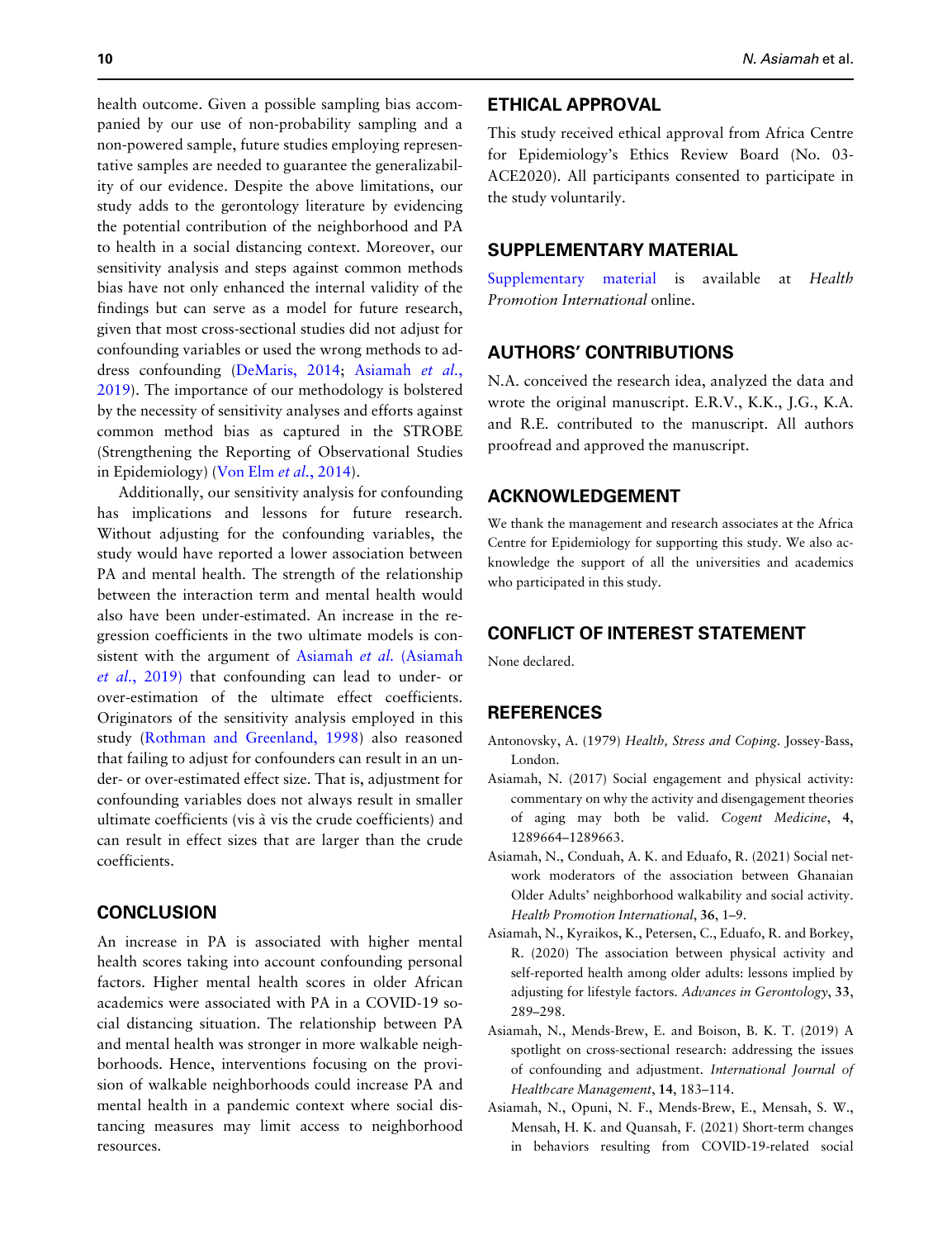<span id="page-10-0"></span>isolation and their influences on mental health in Ghana. Community Mental Health Journal, 57, 79–14.

- Barnett, D. W., Barnett, A., Nathan, A., Van Cauwenberg, J. and Cerin, E, on behalf of the Council on Environment and Physical Activity (CEPA) – Older Adults Working Group. (2017) Built environmental correlates of older adults' total physical activity and walking: a systematic review and meta-analysis. International Journal of Behavioral Nutrition and Physical Activity, 14, 1–24.
- Callow, D. D., Arnold-Nedimala, N. A., Jordan, L. S., Pena, G. S., Won, J., Woodard, J. L. et al. (2020) The mental health benefits of physical activity in older adults survive the COVID-19 pandemic. The American Journal of Geriatric Psychiatry, 28, 1046–1057.
- Cantor, M. H. (1975) Life space and the social support system of the inner-city elderly of New York. The Gerontologist, 15, 23–27.
- Chang, S.-J., van Witteloostuijn, A. and Eden, L. (2010) From the editors: common method variance in international business research. Journal of International Business Studies, 41, 178–184.
- Chen, B., Hsueh, M. C., Rutherford, R., Park, J. H. and Liao, Y. (2019) The associations between neighborhood walkability attributes and objectively measured physical activity in older adults. PLOS One, 14, e0222268.
- Cullen, W., Gulati, G. and Kelly, B. D. (2020) Mental health in the Covid-19 pandemic. QJM: An International Journal of Medicine, 113, 311–314.
- Cumming, E., Dean, L. R., Newell, D. S. and McCaffrey, I. (1960) Disengagement-A tentative theory of aging. Sociometry, 23, 23–35.
- Dai, J. and Menhas, R. (2020) Sustainable development goals, sports and physical activity: the localization of health-related sustainable development goals through sports in China: a narrative review. Risk Management and Healthcare Policy, 13, 1419–1430.
- DeMaris, A. (2014) Combating unmeasured confounding in cross-sectional studies: evaluating instrumental-variable and Heckman selection models. Psychological Methods, 19, 380–397.
- Dietz, L., Horve, P. F., Coil, D. A., Fretz, M., Eisen, J. A. and Van Den Wymelenberg, K. (2020) 2019 Novel Coronavirus (COVID-19) pandemic: built environment considerations to Reduce Transmission. mSystems, 5,<1-13>.
- Edwards, N. and Dulai, J. (2018) Examining the relationships between walkability and physical activity among older persons: what about stairs? BMC Public Health, 18, [1-11.](1-11)
- Fox, K. R., Stathi, A., McKenna, J. and Davis, M. G. (2007) Physical activity and mental well-being in older people participating in the Better Ageing Project. European Journal of Applied Physiology, 100, 591–602.
- George, E. S., Kolt, G. S., Rosenkranz, R. R. and Guagliano, J. M. (2014) Physical activity and sedentary time: male perceptions in a university work environment. American Journal of Men's Health, 8, 148–158.
- Gomes, M., Figueiredo, D., Teixeira, L., Poveda, V., Paúl, C., Santos-Silva, A. et al. (2017) Physical inactivity among older adults across Europe based on the SHARE database. Age and Ageing, 46, 71–77.
- Guure, C. B., Ibrahim, N. A., Adam, M. B. and Said, S. M. (2017) Impact of physical activity on cognitive decline, dementia, and its subtypes: meta-analysis of prospective studies. BioMed Research International, 2017, 9016924–9016913.
- Havighurst, R. J. (1961) Successful ageing. The Gerontologist, 1, 8–13.
- Hogan, V., Hogan, M. and Hodgins, M. (2016) A study of workaholism in Irish academics. Occupational Medicine (Oxford, England), 66, 460–465.
- Jordan, P. J. and Troth, A. C. (2020) Common method bias in applied settings: the dilemma of researching in organizations. Australian Journal of Management, 45, 3–12.
- Kadariya, S., Gautam, R. and Aro, A. R. (2019) Physical activity, mental health, and wellbeing among older adults in South and Southeast Asia: a scoping review. BioMed Research International, 2019, 6752182–6752111.
- Lautenschlager, N. T., Almeida, O. P., Flicker, L. and Janca, A. (2004) Can physical activity improve the mental health of older adults? Annals of General Hospital Psychiatry, 3, 12.
- Lawton, M. P. (1989) Environmental proactivity in older people. In Bengtson, V. L. and Schaie, K. W. (eds), The Course of Later Life. Springer, New York, pp. 15–23.
- Lavelle, G., Noorkoiv, M., Theis, N., Korff, T., Kilbride, C., Baltzopoulos, V. et al. (2020) Validity of the International Physical Activity Questionnaire Short Form (IPAQ-SF) as a measure of physical activity (PA) in young people with cerebral palsy: a cross-sectional study. Physiotherapy, 107, 209–215.
- Madley-Dowd, P., Hughes, R., Tilling, K. and Heron, J. (2019) The proportion of missing data should not be used to guide decisions on multiple imputation. Journal of Clinical Epidemiology, 110, 63–73.
- Megahed, N. A. and Ghoneim, E. M. (2020) Antivirus-built environment: lessons learned from covid-19 pandemic. Sustainable Cities and Society, 61, 102350–102359.
- Morgan, A. and Ziglio, E. (2007) Revitalising the evidence base for public health: an assets model. Promotion and Education, 2, 17–22.
- Nguyen, Q. C., Huang, Y., Kumar, A., Duan, H., Keralis, J. M., Dwivedi, P. et al. (2020) Using 164 million google street view images to derive built environment predictors of COVID-19 cases. International Journal of Environmental Research and Public Health, 17, 6359–6313.
- Pinheiro, M. D. and Luís, N. C. (2020) COVID-19 could leverage a sustainable built environment. Sustainability, 12, 5863–5823.
- Oyeyemi, A. L., Bello, U. M., Philemon, S. T., Aliyu, H. N., Majidadi, R. W. and Oyeyemi, A. Y. (2014) Examining the reliability and validity of a modified version of the International Physical Activity Questionnaire, long form